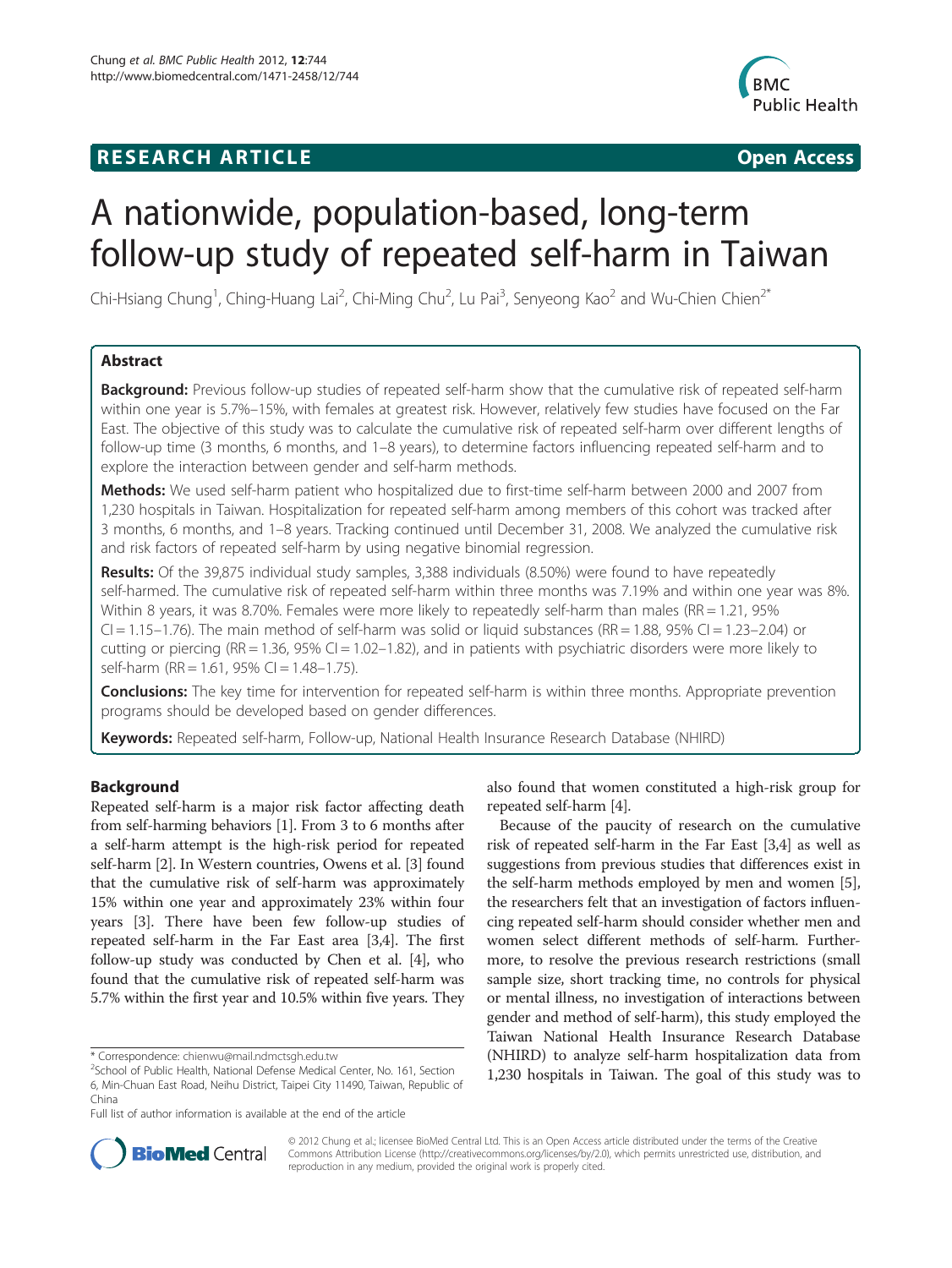follow-up times (3 months, 6 months, and 1–8 years after the first self-harm hospitalization) and to investigate whether there is a correlation between gender and the method of self-harm.

# Methods

# Data source

Taiwan implemented National Health Insurance on March 1, 1995, and the health insurance coverage rate currently exceeds 99%. The National Health Insurance database collects nationwide outpatient/emergency and hospitalization data, and the law requires that all hospitals and clinics report outpatient/emergency and hospitalization expenses to the Bureau of National Health Insurance on a monthly basis. Consequently, National Health Insurance information can serve as representative empirical data in medicaland health-related research fields [[6\]](#page-7-0). Researchers are required to pass a detailed review by a professional peer review committee before they can use the Taiwan National Health Insurance Research Database. Because patients' identities are encrypted in the database, this study did not infringe on patients' right to privacy. This study used inpatient expenditures (by admissions) and medical organization data (registry for contracted medical facilities) from the health insurance database. The variables provided in the database included inpatient age, gender, whether the patient was from a low-income family, dates of admission and discharge, care location, hospital level, department, whether surgical procedures were employed, medical expenditures, diagnosis of disease or injury (in accordance with the ICD-9-CM N-Code), and cause of injury (in accordance with the ICD-9-CM E-Code) [\[6](#page-7-0)].

In this prospective cohort study, persons hospitalized due to first-time self-harm in the Taiwan area between 2000 and 2007 were used as the initial cohort, and the sample selection of the in this study are shown in Figure 1. Among 2,029,528 events of all hospitalized data from January 1, 2000 to December 31, 2007, 45,041 events consisted of person aged 10 and over who were hospitalized due to self-harm (E950-E958). After eliminating persons hospitalized due to self-harm from January 1, 1997 to December 31, 1999 (705 events) and persons of unknown gender (199 events) and after deleting cases in which the patient was transferred between hospitals or was hospitalized across different months causing the case to be reported multiple times (62 events), a total of 44,075 events of self-harm inpatient data remained, which was reduced to 39,875 individuals. Hospitalization for repeated self-harm among members of this cohort was tracked after 3 months, 6 months, and 1-8 years. Tracking continued until December 31, 2008.

## Variable definitions

In accordance with the definitions of the World Health Organization (WHO), suicidal actions that do not result in death are called "attempted suicide" (a term common in the United States), "parasuicide" and "deliberate selfharm" (terms common in Europe). "Reoccurrence of self-harm" indicates repeated suicidal actions [[7\]](#page-7-0). In this study, we define "deliberate self-harm" as hospitalization due to self-harm. We categorized "reoccurrence of selfharm" into cases without repetition of self-harm (the patient attempted to self-harm only once during the research period) and repeated self-harm (the patient was

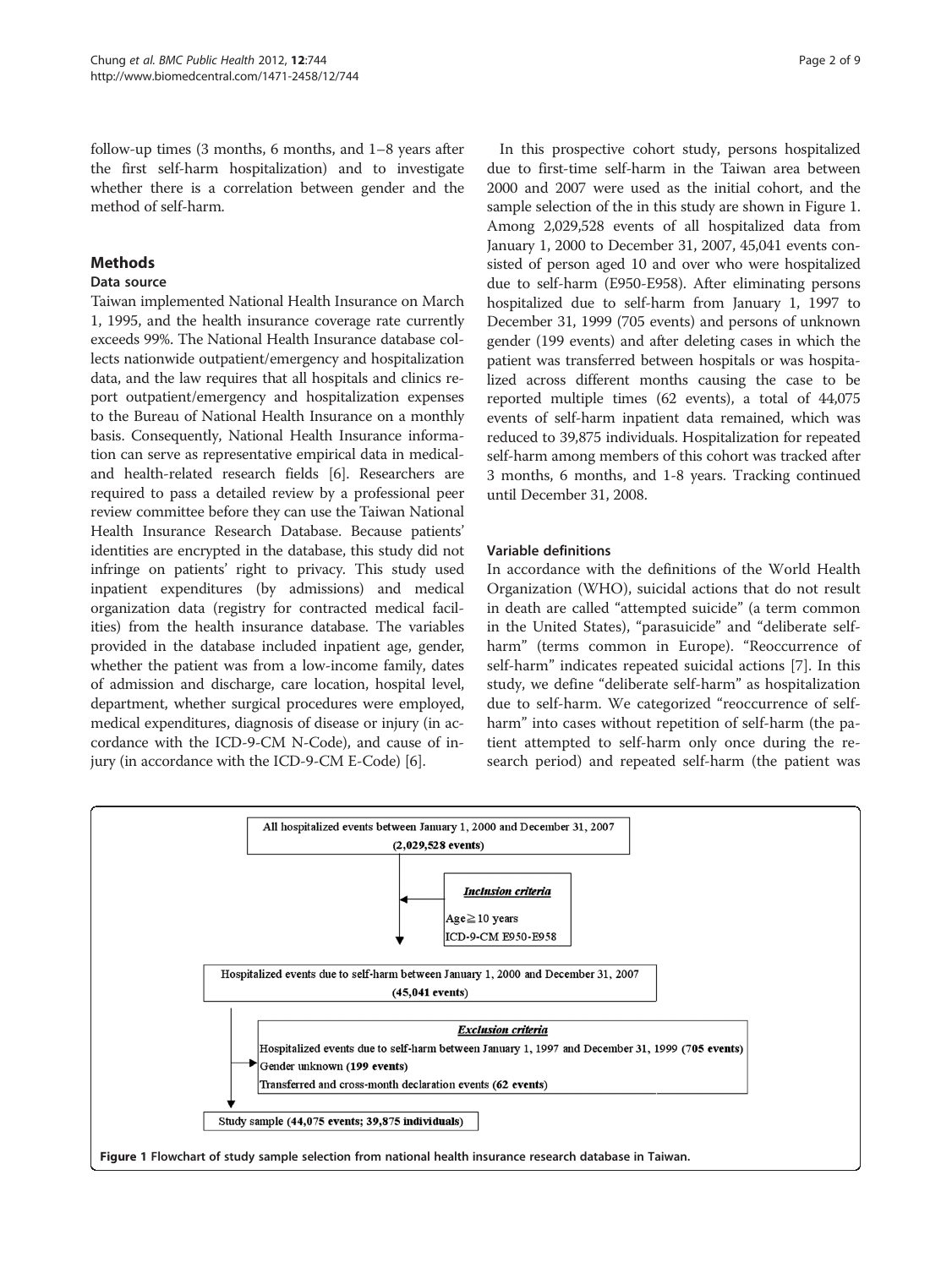hospitalized two or more times for self-harm during the research period).

Demographic data for the first batch of self-harm inpatients included gender (male and female), age (four groups: <25 years, 25–44 years, 45–64 years, and 65 years), method of self-harm (methods were classified into nine groups in accordance with the ICD-9-CM E-Code: E950 solid or liquid substances, E951 gases in domestic use, E952 gases or vapors, E953 hanging, E954 drowning, E955 firearms, E956 cutting or piercing implements, E957 jumping from building, and E958 other means), low-income family (two groups consisting of patients from low-income and non-low-income families), catastrophic illness (two groups consisting of patients with/without catastrophic illness, such as cancers, Injury Severity Score  $\geq 16$ , and rare diseases), and psychiatric disorders (two groups consisting of patients with/without psychiatric disorders in accordance with the ICD-9-CM N-Code 209-319).

The Abbreviated Injury Scale (AIS) is an anatomically based consensus-derived global severity scoring system that classifies each injury in every body region according to its relative severity on a six point ordinal scale (1: minor, 2: moderate, 3: serious, 4: severe, 5: critical, and 6: maximal, currently untreatable); and the Injury Severity Score (ISS) is an anatomical scoring system that provides an overall score for patients with multiple injuries. Each injury is assigned an Abbreviated Injury Scale (AIS) score and is allocated to one of six body regions (head, face, chest, abdomen, extremities, and external). Only the highest AIS score in each body region is used. The 3 most severely injured body regions have their score squared and added together to produce the ISS score, and the ISS scores ranges from 1 to 75 [\[8](#page-7-0)]. In Taiwan, patients with ISS≧16 were defined as catastrophic injury.

# Statistical analysis

This study investigated whether subjects were hospitalized due to self-harm 3 months, 6 months, and 1– 8 years after first being hospitalized. Tracking of the subjects continued until December 31, 2008. Based on the research of Chen et al. [[4\]](#page-7-0), this study calculated the risk of repeated self-harm based on the individual (only the first repeated self-harm was counted, and individuals could contribute to the numerator in only one annual follow-up period), the risk of repeated self-harm based on episode (any repeated self-harm was counted, and an individual could contribute to the numerator in more than one annual follow-up period), cumulative risk of repeated self-harm, and 95% confidence interval (CI) for the different follow-up times to compare our results with Chen's [[4\]](#page-7-0). Furthermore, this study drew Kaplan-Meier curves of the cumulative risk of repeated selfharm for all subjects and for male and female subjects and used the log-rank test to check for differences between men and women (setting  $P < 0.05$  as the threshold of significant variance).

In previous research on factors predicting repeated self-harm based on the individuals, some scholars have used Cox's regression [[9\]](#page-7-0) or Poisson regression [[10\]](#page-7-0) to identify factors affecting this behavior. However, there were differences in the frequency of self-harm attempts and methods during the research period. The dependent variable belonged to a count outcome variable, so other studies recommend the use of negative binomial regression analysis in a generalized estimating equation (GEE) model [[4](#page-7-0),[11](#page-7-0)]. This study used SPSS 20.0 software, employed negative binomial regression as an analytical method, and controlled for environmental factors (season and area), hospital-related factors (hospital level, department, the use of surgical procedures, length in days, and medical expenditures), and length of follow-up time. After incorporating terms indicating gender and selfharm method into the model, the study identified factors affecting repeated self-harm (setting  $P < 0.05$  as the threshold of significant variance).

# **Results**

# Characteristics of study sample

Among the 39,875 persons in this study, 96.40% were tracked for 3 months, 92.97% were tracked for 6 months, 90.95% were tracked for one year, 81.09% were tracked for two years, 69.93% were tracked for three years, 58.17% were tracked for four years, 46.50% were tracked for five years, 34.31% were tracked for six years, 22.70% were tracked for seven years, and 10.98% were tracked for eight years. A total of 3,388 persons in the sample (8.50%) had repeatedly attempted selfharm. Within this group, 2,810 persons repeated self-harm once (hospitalized twice for self-harm during the research period), 435 repeated self-harm twice, 93 repeated self-harm three times, 26 repeated self-harm four times, 14 repeated self-harm five times, 4 repeated self-harm six times, 5 repeated self-harm seven times, and one person repeated selfharm eight times. The average number of times of repeated self-harm was  $1.24 \pm 0.64$ .

Females accounted for more cases of repeated selfharm than males. Patients aged 25–44 accounted for approximately one-half of cases. The top three methods used by persons attempting repeated self-harm were solid or liquid substances, cutting or piercing, and gases or vapors. Of the persons who attempted repeated selfharm, 4.43% were from low-income families, 19.86% had catastrophic illness, and more than half had psychiatric disorders (Table [1](#page-3-0)).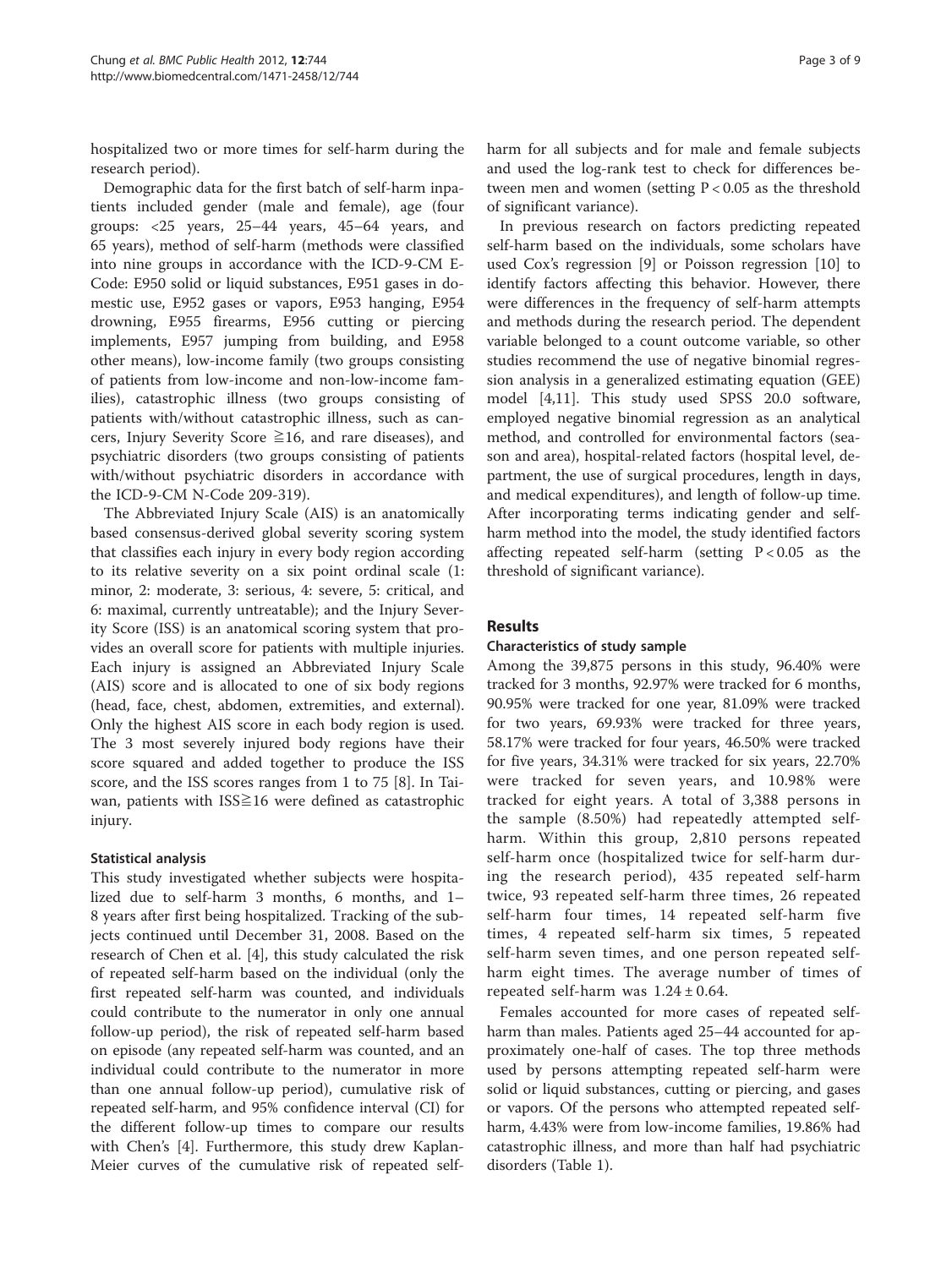<span id="page-3-0"></span>Table 1 Characteristics of study sample (N = 39,875)

| <b>Repetition Characteristics</b> | No<br>One or more |               | <b>Total</b> |                                             |        |               |
|-----------------------------------|-------------------|---------------|--------------|---------------------------------------------|--------|---------------|
|                                   | N                 | (%)           | N            | (%)                                         | N      | (%)           |
| Gender                            |                   |               |              |                                             |        |               |
| Male                              |                   |               |              | 16,892 (46.30) 1,492 (44.04) 18,384 (46.10) |        |               |
| Female                            |                   |               |              | 19,595 (53.70) 1,896 (55.96) 21,491 (53.90) |        |               |
| Age group (years)                 |                   |               |              |                                             |        |               |
| <25                               |                   | 6,725 (18.43) |              | 532 (15.70)                                 |        | 7,257 (18.20) |
| 25-44                             |                   |               |              | 16,222 (44.46) 1,683 (49.68) 17,905 (44.90) |        |               |
| 45-64                             |                   | 7,944 (21.77) |              | 729 (21.52)                                 |        | 8,673 (21.75) |
| $\geq 65$                         |                   | 5,596 (15.34) |              | 444 (13.11) 6,040 (15.15)                   |        |               |
| Methods                           |                   |               |              |                                             |        |               |
| E950 solid or liquid              |                   |               |              | 23,767 (65.14) 2,298 (67.83) 26,065 (65.37) |        |               |
| E951 gases in domestic use        | 169               | (0.46)        | 10           | (0.30)                                      | 179    | (0.45)        |
| E952 other gases or vapors        | 2,917             | (7.99)        | 310          | (9.15)                                      | 3,227  | (8.09)        |
| E953 hanging                      | 660               | (1.81)        | 50           | (1.48)                                      | 710    | (1.78)        |
| E954 drowning                     | 226               | (0.62)        | 22           | (0.65)                                      | 248    | (0.62)        |
| E955 firearms                     | 67                | (0.18)        | 8            | (0.24)                                      | 75     | (0.19)        |
| E956 cutting and piercing         |                   | 6,463 (17.71) | 455          | (13.43)                                     |        | 6,918 (17.35) |
| E957 jumping                      | 717               | (1.97)        | 106          | (3.13)                                      | 823    | (2.06)        |
| E958 other means                  | 1,501             | (4.11)        | 129          | (3.81)                                      | 1,630  | (4.09)        |
| Low-income family                 |                   |               |              |                                             |        |               |
| Yes                               | 706               | (1.93)        | 150          | (4.43)                                      |        | 856 (2.15)    |
| No                                |                   |               |              | 35,781 (98.07) 3,238 (95.57) 39,019 (97.85) |        |               |
| Catastrophic illness              |                   |               |              |                                             |        |               |
| Yes                               |                   | 2,734 (7.49)  |              | 673 (19.86)                                 |        | 3,407 (8.54)  |
| No                                |                   |               |              | 33,753 (92.51) 2,715 (80.14) 36,468 (91.46) |        |               |
| Psychiatric disorders             |                   |               |              |                                             |        |               |
| Yes                               |                   |               |              | 14,690 (40.26) 1,881 (55.52) 16,571 (41.56) |        |               |
| No                                |                   |               |              | 21,797 (59.74) 1,507 (44.48) 23,304 (58.44) |        |               |
| Total                             | 36,487            |               | 3,388        |                                             | 39,875 |               |

#### Cumulative risk of repeated self-harm

Figure [2](#page-4-0) uses Kaplan-Meier curves to display the cumulative risk of repeated self-harm at different follow-up times for the cases in this study. It can be seen that the inpatients were at greatest risk of repeated self-harm within 3 months. Furthermore, persons hospitalized due to selfharm had a cumulative risk of repeated self-harm of 7.19% within 3 months, 7.77% within 6 months, 8.00% within one year, and 8.70% within eight years (Table [2\)](#page-5-0).

The Kaplan-Meier curves for cumulative risk of repeated self-harm by gender at different follow-up times (Figure [2a](#page-4-0)) reveal that females had a cumulative risk of repeated selfharm of 8.82% within eight years  $(95\% \text{ CI} = 8.54\% - 9.20\%),$ whereas males had a cumulative risk of 8.12% (95%  $CI =$ 7.72%–8.51%). Furthermore,  $log-rank$  test results  $(P = 0.03)$ reveal that females have a higher cumulative risk of repeated self-harm than do males.

#### Risk factors of repeated self-harm

Because of the excessive paucity of cases involving certain methods of self-harm, the original nine methods of selfharm were reduced to six groups: solid or liquid substances (E950), gases in domestic use (E951), other gases or vapors (E952), cutting or piercing implements (E956), violent methods (E953 hanging, E954 drowning, E955 firearms, E957 jumping from building), and other means (E958). Within the model as whole, females had a greater risk of repeated self-harm than males. Most persons who attempted repeated self-harm used solid or liquid substances or cutting methods, and patients with psychiatric disorders had a relatively high risk of repeated self-harm. Because the interaction terms of gender and self-harm method were significant, gender will be discussed separately in the following section (Table [3\)](#page-6-0).

Among females, the majority of persons attempting repeated self-harm used methods involving solid or liquid substances  $(RR = 2.02, 95\% \text{ CI} = 1.29 - 2.18)$  or cutting  $(RR = 1.38, 95\% \text{ CI} = 1.02 - 1.83)$ . Patients with psychiatric disorders had a relatively high risk of repeated self-harm  $(RR = 1.70, 95\% \text{ CI} = 1.52 - 1.90)$ . In the male model, the majority of persons who attempted repeated self-harm used solid or liquid substances ( $RR = 1.76$ ,  $95\%$  CI = 1.58– 2.83) or other gases or vapors ( $RR = 1.66$ ,  $95\%$  CI = 0.95– 2.29). Patients with psychiatric disorders also had a relatively high risk of repeated self-harm ( $RR = 1.49$ ,  $95\%$  CI = 1.31–1.69) (Table [3](#page-6-0)). This study also performed pivot table analysis of gender and methods of repeated selfharm and found that the top three methods used by females in their first repeated self-harm attempt were solid or liquid substances, cutting or piercing implements, and gases or vapors, whereas the top three methods used by males were solid or liquid substances, gases or vapors, and cutting or piercing implements (Table [4](#page-6-0)).

#### **Discussion**

#### Cumulative risk of repeated self-harm

This study found that persons hospitalized due to selfharm were at greatest risk of repeated self-harm during the first 3 months, followed by the first 6 months. This finding is consistent with the findings of prior studies suggesting that the risk of repeated self-harm is highest within 3-6 months after a self-harm attempt [[2](#page-7-0)]. The transtheoretical model proposed by DiClemente and Prochaska et al. in 1982 suggested that even when intervention methods and strategies are used to change a person's behavior, the process of change requires at least 6 months to be successful [\[12\]](#page-7-0). This may be why the period of highest risk of repeated self-harm is 3-6 months after a self-harm attempt.

This study found that persons hospitalized due to selfharm had an 8.60% cumulative risk of repeated self-harm during a five-year period. This number is lower than the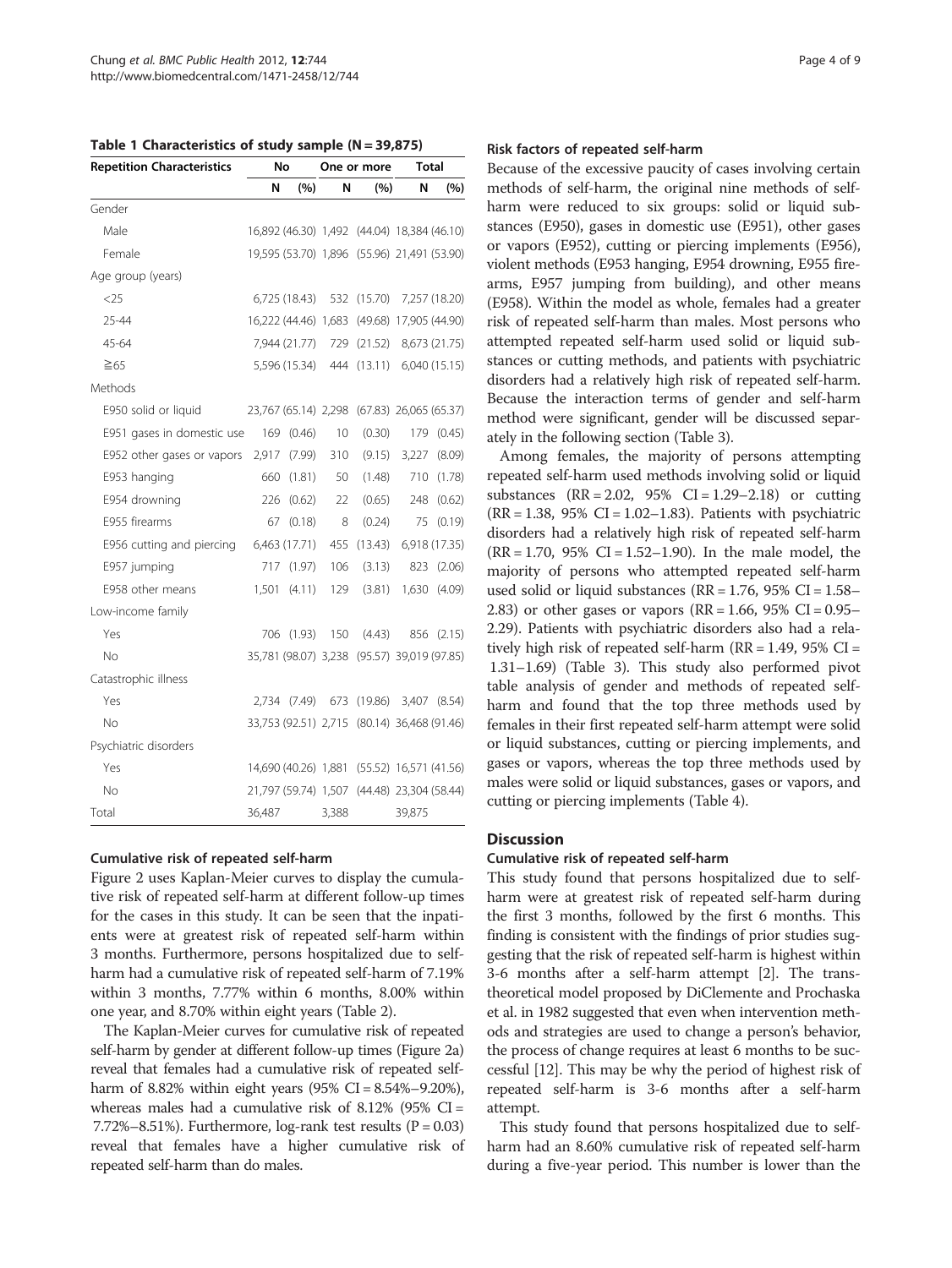<span id="page-4-0"></span>

value obtained by Chen et al. (10.5%) in their study of cases in Taiwan from July 2000 to February 2003, which were tracked until the end of December 2005 [[4](#page-7-0)]. This discrepancy may be because, although the scope of the current study encompassed all of Taiwan, the study by Chen et al. covered only Nantou County [[4](#page-7-0)]. In a stratified analysis of our study showed that the cumulative risk of repeated self-harm in Nantou County (8.65%, 95% CI = 8.42–10.07) was slightly higher than that of rest in Taiwan (8.57%, 95% CI = 8.32–10.04) tracked after 5 years (Figure 2b). Nantou County suffered severe damage in the Chi-Chi earthquake of 1999 and experienced an 81.09% increase in self-harm from 1998 to 2001, which was far higher than the equivalent increase in other areas of Taiwan (24.97%) [[13](#page-8-0)]. This may be why the level of risk found by Chen et al. was higher than that found in this study.

The 8.70% cumulative risk of repeated self-harm among persons hospitalized due to self-harm within five years in this study was lower than the result found by Owens (15% risk within one year and approximately 23% risk within four years) in research on Western countries [[3\]](#page-7-0). This phenomenon might be attributable to regional differences because the self-harm death rate is uniformly higher in Asian countries than in the West [\[14](#page-8-0)]. Thus, there are fewer self-harm attempts in Asia than in the West, and the risk of repeated self-harm is lower in Asia than in Western countries [\[4\]](#page-7-0).

## Risk factors of repeated self-harm

This study found that females had a higher risk of repeated self-harm than did males  $(RR = 1.21)$ . This study's findings were similar to those obtained in Australia [\[15\]](#page-8-0) and Brazil

[[16](#page-8-0)], where females were also found to have a higher risk of repeated self-harm than males (the Australian study found that females had 1.9 times the repeated self-harm risk of males [[15\]](#page-8-0), whereas the Brazilian study found that females had 2.7 times the risk of males [\[16\]](#page-8-0)). However, studies in Britain [\[17\]](#page-8-0) and Sri Lanka [\[18](#page-8-0)] found no significant variance in the repeated self-harm risk of the two genders. Furthermore, according to a report issued by the WHO, with the exception of rural areas of China, males had a higher self-harm mortality rate than females in other parts of the world [[7](#page-7-0)], which implies that females have a higher rate of self-harm attempts than males. In addition, females were more likely to seek assistance from medical organizations [[19](#page-8-0)], which may explain this study's finding of a relatively high risk of repeated self-harm among females.

This study found that a majority of persons attempting repeated self-harm choose solid or liquid substances (RR = 1.88) or cutting or piercing implements (RR = 1.36). This finding suggests that these persons usually do not select methods that are most likely to be fatal. This phenomenon is consistent with the results of a cohort study in Britain, which found that cutting implements and drugs were the most commonly used methods in repeated self-harm attempts [[20](#page-8-0)]. An Australian study found that persons attempting self-harm by taking poison had a relatively high risk of repeated self-harm [\[11\]](#page-7-0). Moreover, this study identified an interaction  $(P = 0.01)$  between gender and methods of repeated self-harm. When the genders were analyzed separately, it was discovered that females' preferred methods of repeated self-harm consisted largely of solid or liquid substances  $(RR = 2.02)$  or cutting or piercing implement methods  $(RR = 1.38)$ , whereas males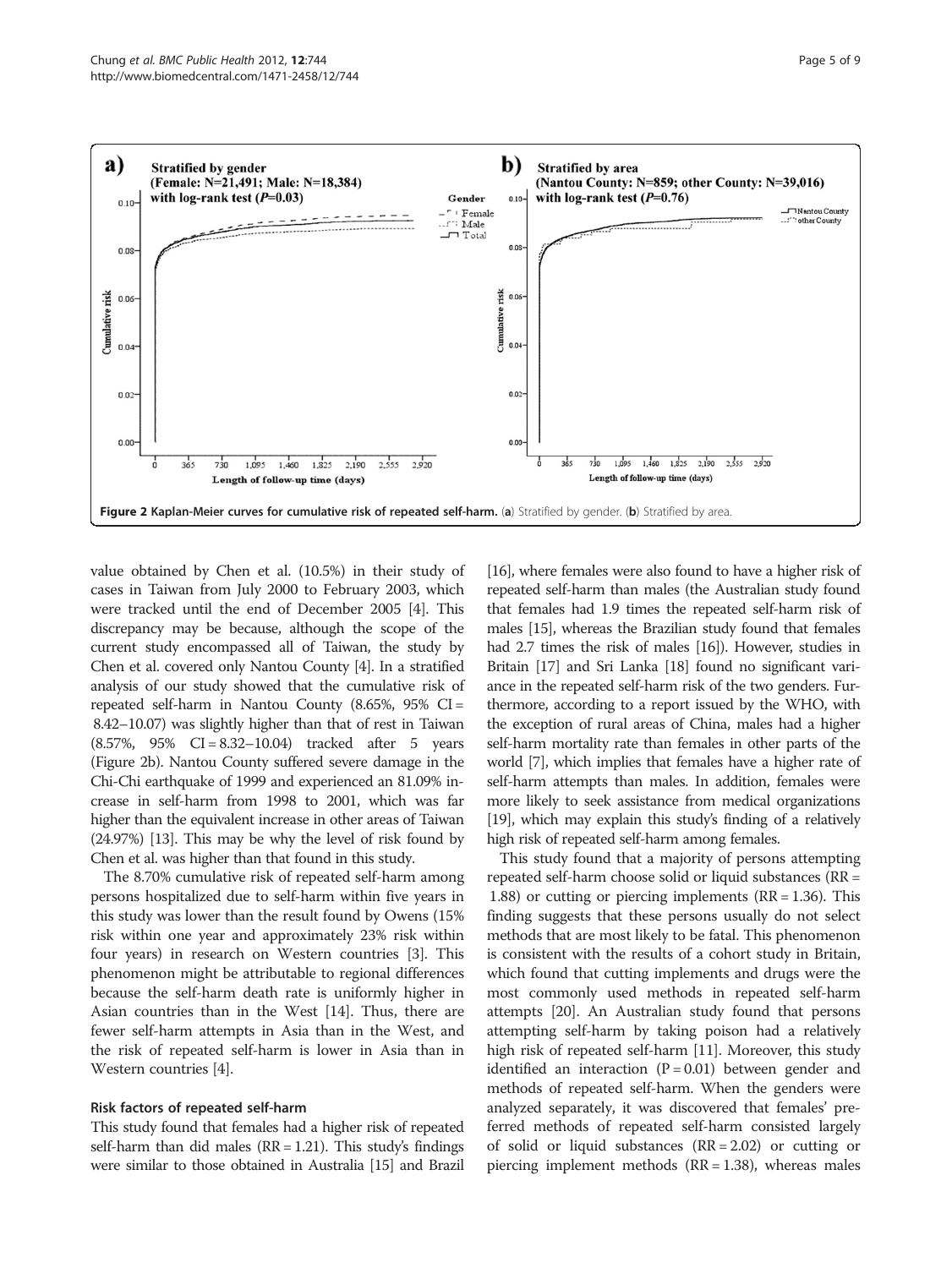| Time of repeated self-harm | <b>Based on individuals</b> | <b>Based on episodes</b> | Cumulative risk   |
|----------------------------|-----------------------------|--------------------------|-------------------|
| Tracked after 3 months     |                             |                          |                   |
| Events                     | 2,802                       | 5,272                    | 2,802             |
| Risk % (95% CI)            | 7.19 (6.93-7.45)            | 7.23 (6.48-7.57)         | 7.19 (6.93-7.45)  |
| Tracked after 6 months     |                             |                          |                   |
| Events                     | 225                         | 1,479                    | 3,027             |
| Risk % (95% CI)            | $0.58(0.50 - 0.66)$         | $1.24(1.13 - 1.35)$      | 7.77 (7.50-8.08)  |
| Tracked after 1 year       |                             |                          |                   |
| Events                     | 90                          | 190                      | 3,117             |
| Risk % (95% CI)            | $0.23$ (0.18-0.28)          | $0.49(0.42 - 0.56)$      | 8.00 (7.73-8.60)  |
| Tracked after 2 years      |                             |                          |                   |
| Events                     | 98                          | 220                      | 3,215             |
| Risk % (95% CI)            | $0.25(0.20 - 0.30)$         | $0.57$ (0.50-0.65)       | 8.25 (7.97-9.20)  |
| Tracked after 3 years      |                             |                          |                   |
| Events                     | 75                          | 175                      | 3,290             |
| Risk % (95% CI)            | $0.19(0.15 - 0.24)$         | $0.45(0.39 - 0.52)$      | 8.44 (8.16-9.68)  |
| Tracked after 4 years      |                             |                          |                   |
| Events                     | 30                          | 62                       | 3,320             |
| Risk % (95% CI)            | $0.08$ $(0.05 - 0.11)$      | $0.16(0.12 - 0.20)$      | 8.52 (8.24-9.85)  |
| Tracked after 5 years      |                             |                          |                   |
| Events                     | 30                          | 92                       | 3,350             |
| Risk % (95% CI)            | $0.08$ $(0.05 - 0.11)$      | $0.24(0.19 - 0.29)$      | 8.60 (8.32-10.10) |
| Tracked after 6 years      |                             |                          |                   |
| Events                     | 24                          | 68                       | 3,374             |
| Risk % (95% CI)            | $0.06$ (0.04-0.09)          | $0.18(0.14 - 0.22)$      | 8.66 (8.38-10.28) |
| Tracked after 7 years      |                             |                          |                   |
| Events                     | 11                          | 24                       | 3,385             |
| Risk % (95% CI)            | $0.03$ $(0.01 - 0.05)$      | $0.06(0.04 - 0.09)$      | 8.69 (8.41-10.35) |
| Tracked after 8 years      |                             |                          |                   |
| Events                     | 3                           | 6                        | 3,388             |
| Risk % (95% CI)            | $0.01$ $(0.01 - 0.02)$      | $0.02$ (0.01-0.03)       | 8.70 (8.42-10.37) |

#### <span id="page-5-0"></span>Table 2 Risk of repeated self-harm tracked after 3 months, 6 months, and 1-8 years (N = 39,875)

CI. confidence interval.

predominately chose solid or liquid substances (RR = 1.76) or other gases or vapors (RR = 1.66). It appears that males choose more violent methods of self-harm than do females. Although both males and females preferentially selected cutting methods, males may tend to cut themselves more aggressively, causing deeper wounds and greater injury. One study showed that during the period of 1986-2007 in Taiwan, males who used cutting implements to attempt self-harm had a higher mortality rate than females (0.32 per 100,000 vs. 0.10 per 100,000) [[5\]](#page-7-0).

This study further found that regardless of gender, patients with psychiatric disorders had a relatively high risk of repeated self-harm (overall model RR = 1.61; male model  $RR = 1.49$ ; female model  $RR = 1.70$ ). According to a British study, persons with mental illness had a relatively high likelihood of repeated self-harm [\[21](#page-8-0)]. A study in the US similarly indicated that the greater the number of a person's concurrent mental illnesses, the higher the incidence of repeated self-harm [\[22\]](#page-8-0), which was consistent with the results of this study. Because the symptoms of mental illness (such as hallucinations) might cause patients extreme distress, such patients were more likely to resort to suicide. Furthermore, after a patient with mental illness attempts self-harm, mood swings may cause self-harm again [\[23\]](#page-8-0). As a result, patients with psychiatric disorders had a relatively high risk of repeated self-harm.

#### Strengths and limitations

This study makes some contributions to the literature. First, because there was very few follow-up studies of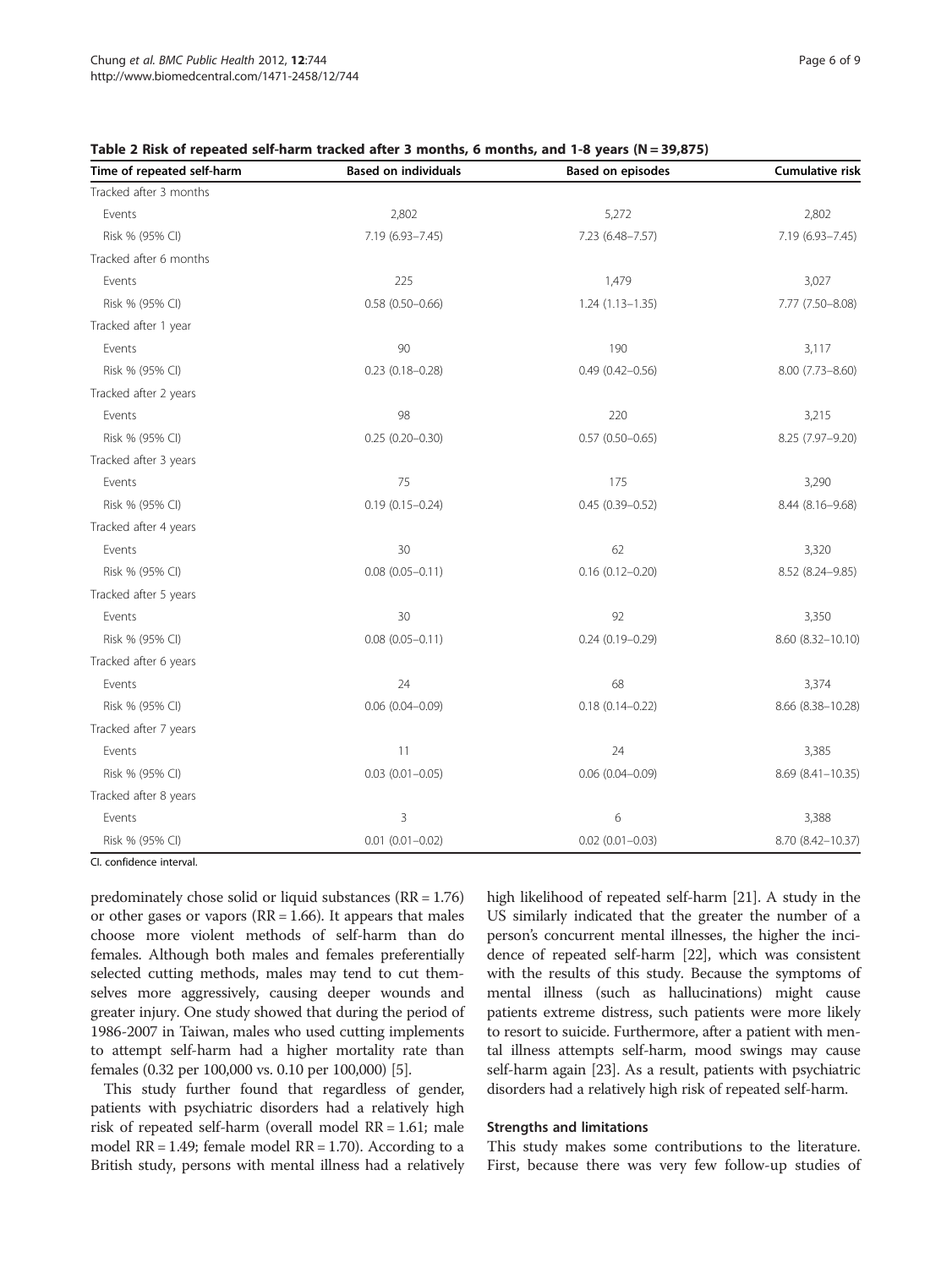| <b>Model Characteristics</b> | Total $(N = 39,875)$              |        | Female $(N = 21,491)$             |        | Male $(N = 18, 384)$              |        |
|------------------------------|-----------------------------------|--------|-----------------------------------|--------|-----------------------------------|--------|
|                              | Adjusted RR <sup>b</sup> (95% CI) | P.     | Adjusted RR <sup>b</sup> (95% CI) | P      | Adjusted RR <sup>b</sup> (95% CI) | P      |
| Gender                       |                                   |        |                                   |        |                                   |        |
| Male                         | Reference                         |        |                                   |        |                                   |        |
| Female                       | $1.21(1.15 - 1.76)$               | 0.04   |                                   |        |                                   |        |
| Age group (years)            |                                   |        |                                   |        |                                   |        |
| $<$ 25                       | Reference                         |        | Reference                         |        | Reference                         |        |
| $25 - 44$                    | $0.83(0.72 - 1.26)$               | 0.16   | $0.94(0.92 - 1.33)$               | 0.06   | $0.79(0.63 - 1.29)$               | 0.29   |
| $45 - 64$                    | $0.86$ (0.75-1.08)                | 0.12   | $0.90(0.76 - 1.06)$               | 0.21   | $0.80(0.66 - 1.69)$               | 0.33   |
| $\geq 65$                    | $0.63(0.54 - 1.73)$               | 0.33   | $0.96(0.46 - 1.70)$               | 0.33   | $0.56(0.52 - 1.45)$               | 0.43   |
| Methods                      |                                   |        |                                   |        |                                   |        |
| Violent methods <sup>c</sup> | Reference                         |        | Reference                         |        | Reference                         |        |
| E950 solid or liquid         | $1.88(1.23 - 2.04)$               | < 0.01 | 2.02 (1.29-2.18)                  | < 0.01 | 1.76 (1.58-2.83)                  | < 0.01 |
| E951 gases in domestic use   | $1.56(0.81 - 1.97)$               | 0.24   | $1.86(0.76 - 2.13)$               | 0.39   | 1.36 (0.89-2.01)                  | 0.20   |
| E952 other gases or vapors   | $1.80(0.76 - 2.09)$               | 0.16   | $2.24(0.88 - 3.04)$               | 0.34   | $1.66(0.95 - 2.29)$               | 0.06   |
| E956 cutting and piercing    | $1.36(1.02 - 1.82)$               | 0.03   | $1.38(1.02 - 1.83)$               | 0.02   | $1.26(0.69 - 1.51)$               | 0.17   |
| E958 other means             | $0.84(0.66 - 1.40)$               | 0.44   | $0.85(0.54 - 1.54)$               | 0.54   | $0.81(0.64 - 1.34)$               | 0.43   |
| Low-income family            |                                   |        |                                   |        |                                   |        |
| Yes                          | $1.86(0.91 - 2.28)$               | 0.25   | $2.12(0.62 - 2.77)$               | 0.68   | $1.55(0.82 - 2.13)$               | 0.23   |
| No                           | Reference                         |        | Reference                         |        | Reference                         |        |
| Catastrophic illness         |                                   |        |                                   |        |                                   |        |
| Yes                          | $1.10(0.97 - 1.25)$               | 0.14   | $1.21(0.82 - 1.44)$               | 0.07   | $0.97(0.80 - 1.18)$               | 0.76   |
| <b>No</b>                    | Reference                         |        | Reference                         |        | Reference                         |        |
| Psychiatric disorders        |                                   |        |                                   |        |                                   |        |
| Yes                          | $1.61(1.48 - 1.75)$               | < 0.01 | $1.70(1.52 - 1.90)$               | < 0.01 | $1.49(1.31-1.69)$                 | < 0.01 |
| No                           | Reference                         |        | Reference                         |        | Reference                         |        |

<span id="page-6-0"></span>

| Table 3 Risk factors of repeated self-harm by using negative binomial regression model a |  |  |
|------------------------------------------------------------------------------------------|--|--|
|------------------------------------------------------------------------------------------|--|--|

RR. relative risk, CI. confidence interval.

<sup>a</sup> All of the variables were significant (P < 0.05) in univariate analysis. The interaction between gender and methods was significant (P = 0.01).

b<br>Adjusted for environmental factors (season and area), hospital-related factors (levels of hospital, department, whether surgical procedures were employed, length of days, and medical expenditures), and length of follow-up time.

<sup>c</sup>Including E953 (hanging), E954 (drowning), E955 (firearms), and E957 (jumping).

# Table 4 Methods of repeated self-harm by gender  $(N = 3,388)$

| <b>Methods of repeated</b> | Female |            | Male  |             | <b>Total</b> |           |
|----------------------------|--------|------------|-------|-------------|--------------|-----------|
| self-harm                  | N      | (%)        | N     | (%)         | N            | (%)       |
| E950 solid or liquid       | 1,334  | (70.36)    |       | 964 (64.61) | 2,298        | (67.83)   |
| E951 gases in domestic use | 6      | (0.32)     | 4     | (0.27)      | 10           | (0.30)    |
| E952 other gases or vapors |        | 164 (8.65) |       | 146 (9.79)  | 310          | (9.15)    |
| E953 hanging               |        | 30 (1.58)  |       | 20 (1.34)   |              | 50 (1.48) |
| E954 drowning              |        | 12(0.63)   |       | 10(0.67)    |              | 22 (0.65) |
| F955 firearms              | 5.     | (0.26)     | 3.    | (0.20)      | 8            | (0.24)    |
| E956 cutting and piercing  | 340    | (17.93)    | 115   | (7.71)      | 455          | (13.43)   |
| E957 jumping               | 60     | (3.16)     |       | 46 (3.08)   | 106          | (3.13)    |
| E958 other means           | 45     | (2.37)     |       | 84 (5.63)   | 129          | (3.81)    |
| Total                      | 1,896  |            | 1,492 |             | 3,388        |           |

repeated self-harm in the Far East area, this study may serve as a reference for efforts to design relevant studies in other Far Eastern countries, and the research findings could be used in international comparisons. Second, because this study used nationwide data from Taiwan's National Health Insurance database, there should be no sampling bias problems. Furthermore, the fact that this study examined 39,875 cases and tracked cases for up to eight years allowed it to overcome the shortcomings of insufficient sample size and insufficiently long tracking time found in many previous studies. Third, in addition to providing the gender, age, and self-harm methods of persons attempting repeated self-harm, the National Health Insurance database also records patients' physical and mental illnesses and other medical care-related information. Consequently, these data allowed potential confounding factors to be controlled when deriving selfharm factors. Fourth, previous studies found that self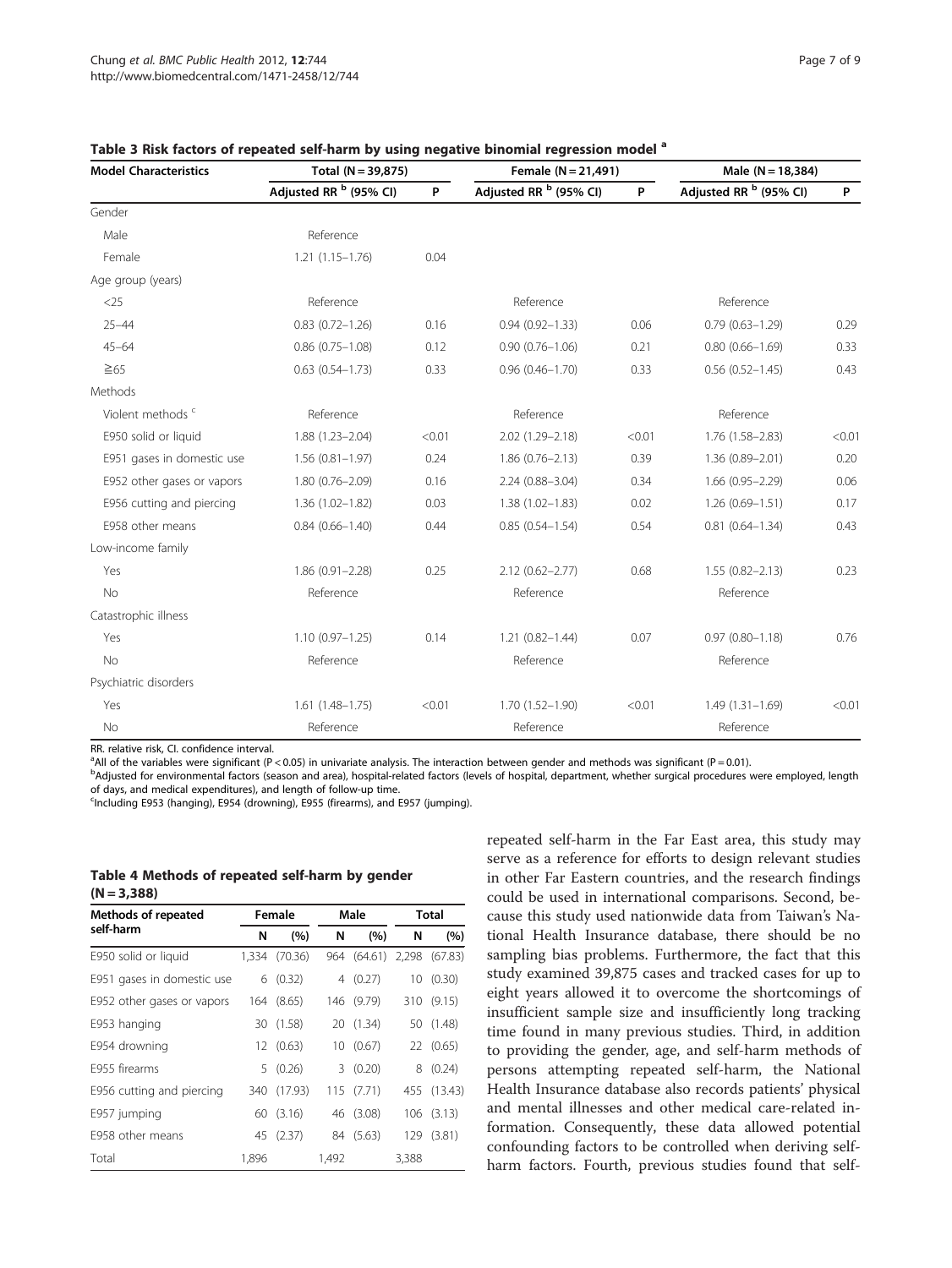<span id="page-7-0"></span>harm methods differ between urban and rural populations [[24,25\]](#page-8-0). The National Health Insurance database provided areas of self-harm that allowed the level of urban city to be adjusted when deriving self-harm factors. Finally, this study verifies the interaction between the gender of self-harm patients and their self-harm methods, which would facilitate the drafting of appropriate controlled projects focusing on the different genders.

This study also had some limitations. First, the study was limited to the variables that could be obtained from the health insurance database. It could not investigate certain factors that might influence repeated self-harm, such as educational level, marital status, religious beliefs, occupation, and family history of self-harm [7[,14](#page-8-0)]. Second, although this study chose to track first-time self-harm inpatient cases occurring after 2000, self-harm cases occurring from January 1, 1997 to December 31, 1999 had to be excluded due to a lack of health insurance data. As a result, whether inpatient cases prior to 1997 involved self-harm could not be confirmed. Third, the National Health Insurance database did not provide clinical biochemistry data and the Glasgow Coma Scale (GCS). Therefore, we used medical-related factors (whether patients received surgical procedures, length of days, and medical expenditures) as indicators of the severity of self-harm and controlled for them when deriving self-harm factors. Fourth, this study used inpatient data exclusively and could not obtain information on cases in which injury was mild enough to not require care or the patient received only outpatient/ emergency care. Although the National Health Insurance database contained data on outpatient/emergency care, these data provided only the diagnosis of disease or injury (in accordance with the ICD-9-CM N-Code) but did not record the cause of injury (in accordance with the ICD-9- CM E-Code) [6]. Consequently, outpatient/emergency care data could not be used to analyze self-harm methods, and our study only could represent the population with greater severity of consequence after self-harm. Fifth, the mortality data could not be linked with the National Health Insurance database in Taiwan because of patient privacy issues. Therefore, we were unable to explore censored data due to unnatural death/suicide or other competing risks. Finally, because previous research has suggested that many self-harm cases in Taiwan could be attributed to other causes (unintentional injury, uncertain intentionality) [[26](#page-8-0)], the results of this study might reflect underestimates.

# Conclusions

Persons hospitalized due to self-harm are at greatest risk (7.19%) of repeated self-harm within three months. Therefore, this is the key time for intervention. We identified interactions between gender and self-harm method: females generally use solid or liquid substances and cutting or piercing, whereas males use solid or liquid substances and other gases or vapors. Thus, appropriate prevention programs should be developed that consider gender differences. Further studies are needed to discuss the number of repeated self-harm.

#### Competing interests

The authors declare that they have no competing interests.

#### Authors' contributions

WCC contributed to the study design, obtained the data and commented on the interpretation. CHC contributed to the interpretation of the data and drafted the paper. CHL contributed to the interpretation of the data. CMC, LP, and SK provided suggestions for revision of the manuscript. All authors read and approved the final manuscript.

#### Acknowledgements

This study was based, in part, on data from the National Health Insurance Research Database provided by the Bureau of National Health Insurance, Department of Health and managed by National Health Research Institutes. The interpretation and conclusions contained herein do not represent those of the Bureau of National Health Insurance, the Department of Health, or the National Health Research Institutes.

#### Author details

<sup>1</sup>Graduate Institute of Life Sciences, National Defense Medical Center, No. 161, Section 6, Min-Chuan East Road, Neihu District, Taipei City 11490, Taiwan, Republic of China. <sup>2</sup>School of Public Health, National Defense Medical Center, No. 161, Section 6, Min-Chuan East Road, Neihu District, Taipei City 11490, Taiwan, Republic of China. <sup>3</sup>Taiwan Injury Prevention 8 Safety Promotion Association, Room 4112, No. 161, Section 6, Min-Chuan East Road, Neihu District, Taipei City 11490, Taiwan, Republic of China.

#### Received: 5 April 2012 Accepted: 31 August 2012 Published: 6 September 2012

#### References

- 1. Chandrasekaran R, Gnanaselane J: Predictors of repeat suicidal attempts after first-ever attempt: a two-year follow-up study. Hong Kong J Psychiatry 2007, 18:131–135.
- 2. Nordström P, Samuelsson M, Asberg M: Survival analysis of suicide risk after attempted suicide. Acta Psychiatr Scand 1995, 91:336–340.
- 3. Owens D, Horrocks J, House A: Fatal and non-fatal repetition of self-harm. Systematic review. Br J Psychiatry 2002, 181:193–199.
- 4. Chen VC, Tan HK, Cheng AT, Chen CY, Liao LR, Stewart R, Dewey M, Prince M: Non-fatal repetition of self-harm: population-based prospective cohort study in Taiwan. Br J Psychiatry 2010, 196:31-35.
- 5. Chang WT, Chu CM, Pai L, Lai CC, Liu CY, Lin CH, Hung YC, Chein WC: Suicide mortality trends in Taiwan between 1986 and 2007. Taipei City Med J 2009, 6:269–280.
- 6. National Health Research Institutes, ROC (Taiwan): National Health Insurance Research Database – Introduction of service. 2012. [http://w3.nhri.org.tw/](http://w3.nhri.org.tw/nhird/brief_01.htm) [nhird/brief\\_01.htm](http://w3.nhri.org.tw/nhird/brief_01.htm).
- 7. World Health Organization: World report on violence and health. 2002. [http://](http://whqlibdoc.who.int/hq/2002/9241545615.pdf) [whqlibdoc.who.int/hq/2002/9241545615.pdf](http://whqlibdoc.who.int/hq/2002/9241545615.pdf).
- 8. Nakahara S, Yokota J: Revision of the international classification of diseases to include standardized descriptions of multiple injuries and injury severity. Bull World Health Organ 2011, 89:238–240.
- 9. Zahl DL, Hawton K: Repetition of deliberate self-harm and subsequent suicide risk: long-term follow-up study of 11,583 patients. Br J Psychiatry 2004, 185:70–75.
- 10. Evans J, Evans M, Morgan HG, Hayward A, Gunnell D: Crisis card following self-harm: 12-month follow-up of a randomised controlled trial. Br J Psychiatry 2005, 187:186–187.
- 11. Carter G, Reith DM, Whyte IM, McPherson M: Repeated self-poisoning: increasing severity of self-harm as a predictor of subsequent suicide. Br J Psychiatry 2005, 186:253–257.
- 12. DiClemente CC, Prochaska JO, Fairhurst SK, Velicer WF, Velasquez MM, Rossi JS: The process of smoking cessation: an analysis of precontemplation,